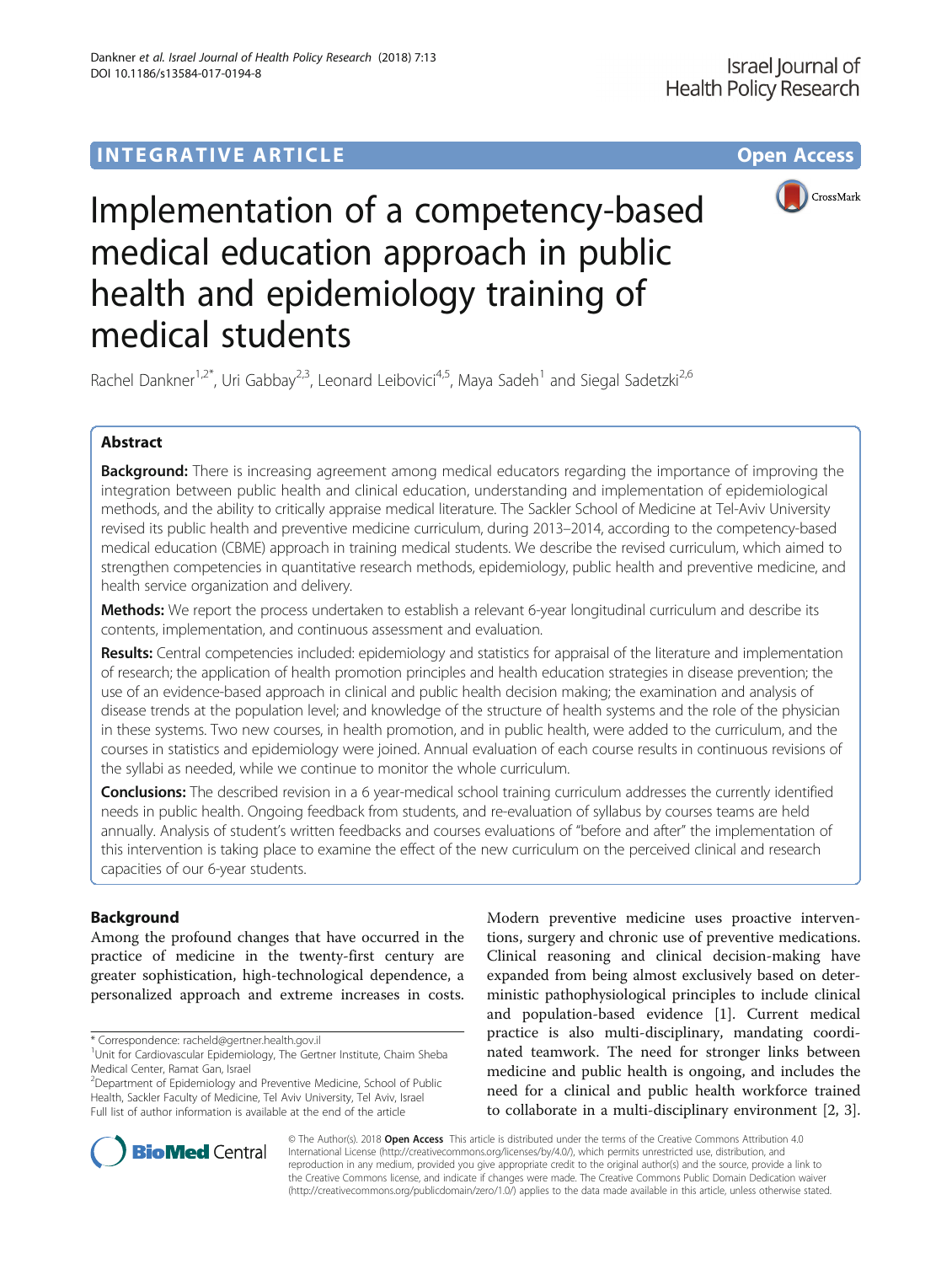Increasingly complex epidemiological research methods require physicians to acquire broad competencies in research methodologies and statistics to enable their critical appraisal of the literature when making clinical decisions. Physicians' use of evidence-based medicine (EBM) has gained importance for weighing benefits and harms of clinical decisions such as relating to diagnoses, disease prognosis and intervention.

In parallel to the above, many changes have occurred in medical education. Medical training has shifted from frontal teaching and an observer-apprentice approach to a task oriented approach [\[4](#page-7-0)]. Recommendations of the 2010 Carnegie report, which are being implemented in the US and the UK, include for example, the need to strengthen connections between formal and experiential knowledge across the continuum of medical education [[4\]](#page-7-0). In addition, up-to-date teaching should emphasize an evidence-based approach that empowers the medical student to actively search, rank, appraise, interpret and implement the evidence that is relevant to individual patients [\[5\]](#page-7-0).

Preventive medicine, which is often the most costeffective medical approach, has become mandatory, to restrain the increasing costs of chronic disease care. For many years, public health was a marginalized low profile discipline in medical education [\[6](#page-7-0)]. However, there is growing concern among medical schools of gaps in knowledge and competence of physicians in areas such as clinical preventive services, quantitative methods of risk and outcomes assessment, the practice of community medicine, and health services organization and delivery [\[7](#page-7-0), [8](#page-7-0)]. Consequently, several organizations including the Association of American Medical Colleges, the Institute of Medicine (IOM), and the United Kingdom General Medical Council (GMC) have emphasized the importance of undergraduate medical training in the field of public health [\[3,](#page-6-0) [9](#page-7-0)–[11](#page-7-0)]. The effect of physician's health care practice on patients' health care practice was demonstrated in the positive relationship found between physicians and patients in influenza vaccination rates [[12\]](#page-7-0).

The Sackler School of Medicine at Tel-Aviv University was founded in 1964 with the goal of educating highly professional, knowledgeable and compassionate physicians. In accordance with the above-mentioned concerns, and as part of the implementation of a revised curriculum, a committee of medical doctor faculty members who are board certified in public health and experienced in epidemiological research, was convened in 2012–2013. The task of the committee was to evaluate and update objectives for the public health curriculum for medical students; to review and revise the current curriculum; to introduce a revised curriculum in public health; and to introduce appropriate teaching

methods in accordance with the competency-based medical education (CBME) approach [[13\]](#page-7-0). This paper presents the process and recommendations of the committee, which were approved and adopted by the teaching committee of the Tel Aviv Sackler Medical School, and implemented during the past 4 years.

## Training medical students in public health

Awareness has grown over the past 2 decades, to the importance of the public health discipline to clinicians, and to the need to instill medical students with competencies in public health [\[14](#page-7-0)]. The Consensus Conference on Undergraduate Public Health Education advocated that all undergraduate medical students have access to an education in public health [\[3](#page-6-0)]. The Association of American Medical Colleges and The Healthy People Curriculum Task Force published recommendations to include a population health curriculum as part of the 4 years of medical training [[3\]](#page-6-0). The IOM has since called for the US public health system to evolve from a government-centered system to involve broad partnerships with healthcare and other organizations in communities [[15, 16](#page-7-0)]. In the working document, 'Tomorrow's Doctors' [\[17](#page-7-0)–[19\]](#page-7-0), the UK GMC recommended that medical school education include education in disease prevention, sociological and psychological aspects of health and disease, population health, scientific research methods and critical appraisal of the literature [[18\]](#page-7-0). Medical schools in the US and the UK have been placing greater emphasis on the teaching of clinical prevention and health promotion [\[3](#page-6-0), [19](#page-7-0)]. The need to dedicate a specific curriculum for the aspects of how the health system functions and what the role of the clinician in this system was recently recognized by the AMA educational consortium, which published a book on health systems science in medical education, calling to bring forth the "third pillar", which was until now "part of the hidden curriculum in medical education", intertwining with the other two (traditional) pillars: basic science and clinical science [[20](#page-7-0)]. The understanding of how physicians deliver care to patients, how patients receive care, and how health systems function, are recognized as a pillar which necessitate medical students training as part of the need to align medical education with the ongoing changes in health care delivery.

# Examples of changes over the last decades in the curricula of public health training in several medical schools around the world

# Competencies in statistics and epidemiology as tools for conducting and understanding quantitative medical research

A historical view of statistics training was that physicians need to know statistics primarily if they were conducting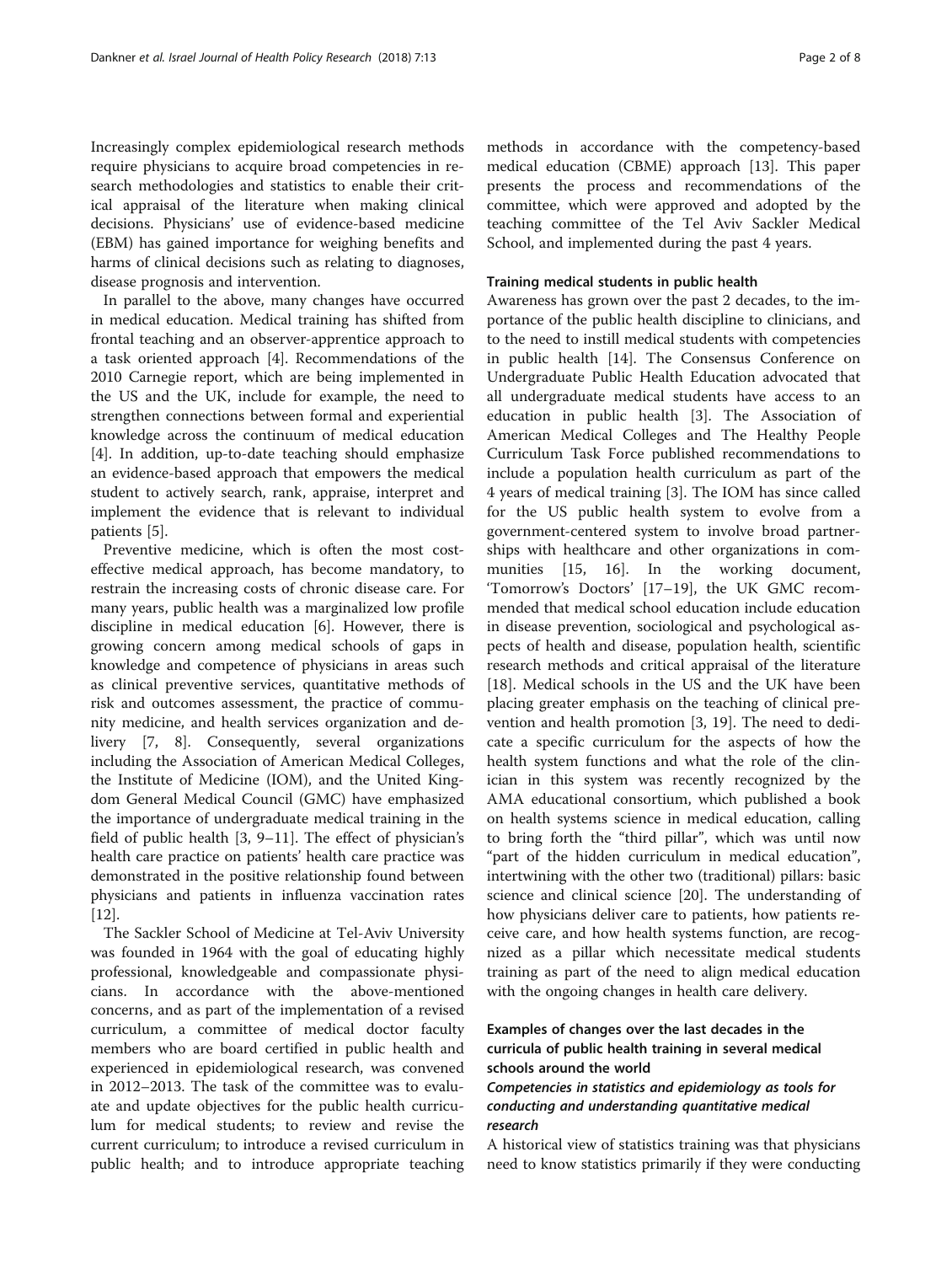or going to conduct research during their medical career; and when conducting research, they could generally rely on professional consultation with statisticians [\[21](#page-7-0)]. Nowadays, physicians use statistics and probability methods for a wide range of activities [\[22\]](#page-7-0). Statistics and related competencies are used in daily clinical practice for understanding the validity and precision of study results, explaining risk to patients, comparing treatment protocols and outcomes, interpreting the relevance and implications of diagnostic test results, interacting with drug representatives and reading pharmaceutical literature [[10](#page-7-0)]. Physicians need to be capable of interpreting clinical epidemiology data and of understanding the limitations of research and statistical inference. The sophisticated statistical methods that are used in an increasing number of studies necessitate good understanding of statistics to appraise the scientific literature. Surveys conducted in various countries show a need for improving skills of epidemiological research, statistical inference and data analysis among physicians and medical students [[23](#page-7-0)–[26](#page-7-0)]. Almost half of UK physicians who responded to a questionnaire felt that statistics training did not seem useful during their attendance at medical school; however, 73% felt that statistics were relevant to their subsequent careers and that teaching statistics should include lectures, seminars and problem-based practical exercises [\[10](#page-7-0)]. The authors recommended that statistical training should start early and continue throughout medical school; and be presented at an understandable level, which is practical and integrated with other subject areas [[10\]](#page-7-0).

During the 1960's at Harvard Medical School there was a long-running required Biostatistics course. By the 1970s there was an elective course, taken by a third of the class that was called, "Introduction to Biostatistics and Epidemiology." By the early 1980s a clinical-decision making course was added; and today that same course would be called "Evidence Based Medicine" (EBM). In the last decade, Harvard Medical School implemented a course for first-year medical and dental students entitled "Clinical Epidemiology and Population Health" [\[9](#page-7-0)]. The objectives of the course were to instill knowledge in basic epidemiology and biostatistics, causal inference, confounding and other issues related to research interpretation, decision making and skills for clinical and population-level interventions, health promotion and behavior change strategies, physicians' roles in the public health system and population level surveillance.

A few years ago, the University of Toronto initiated a 4 year course for undergraduate medical students, which broke down the barrier between the pre-clerkship period and clinical clerkships [\[27\]](#page-7-0). Based on a longitudinal, "spiral" curriculum, the course revisits educational concepts at increasing levels of complexity across the

curriculum. Descriptive epidemiology is taught in the first year, analytic epidemiology in the second year and clinical epidemiology in the third and fourth years. Similarly, the basic structure of the healthcare system is taught in the first year; then a project involving organization of community-based services in the second year; quality improvement and patient safety in the third year; and the effect of physicians' payment systems on quality of patient care in the fourth year. After the change in the organization of the course material into the longitudinal curriculum with no change in the number of hours of learning, the ranking of the University of Toronto's training in public health improved and became number one among all medical schools in Canada.

## Evidence based medicine

The early introduction of EBM in medical schools has been effective in changing the thought process of the medical graduates. It was also found to increase the ability for logical and critical appraisal, better suited for the understanding of the disease process and subsequent management [\[28](#page-7-0)]. In England, a six-week full time course linking EBM with ethics and the management of change in health services was introduced for third-year undergraduate medical students in Imperial College London [\[29\]](#page-7-0). The students undertook projects such as hand washing in a neonatal unit to prevent infections, drug monitoring in the elderly to reduce the risk of falls, and the use of peak flow meters in the management of asthma. The course supported the notion that undergraduates and junior clinical students can adopt and promote significant changes that make clinical care more evidence-based.

## Health promotion

Health Promotion is a resource for theoretical knowledge and practical skills in health issues, such as sexual health, nutrition, physical activity, exercise and fitness, weight control, and alcohol and tobacco control. In 2010, less than half of the schools in the UK included sports and exercise medicine as part of their curriculum. King's College London introduced exercise medicine, which focused on the health benefits of physical activity, the doctor's role in assessing and prescribing physical activity, and the physiological adaptations and risks of physical activity [\[30\]](#page-7-0). The intervention significantly improved the confidence of preclinical medical students in their ability to counsel patients on the health benefits of physical activity, as well as their knowledge of recommended physical activity guidelines [\[30](#page-7-0)]. Medical students who underwent obesity intervention education scored higher on relevant knowledge, had more selfconfidence in physical activity and nutrition counseling, and took more waist-hip measurements [[31\]](#page-7-0). In a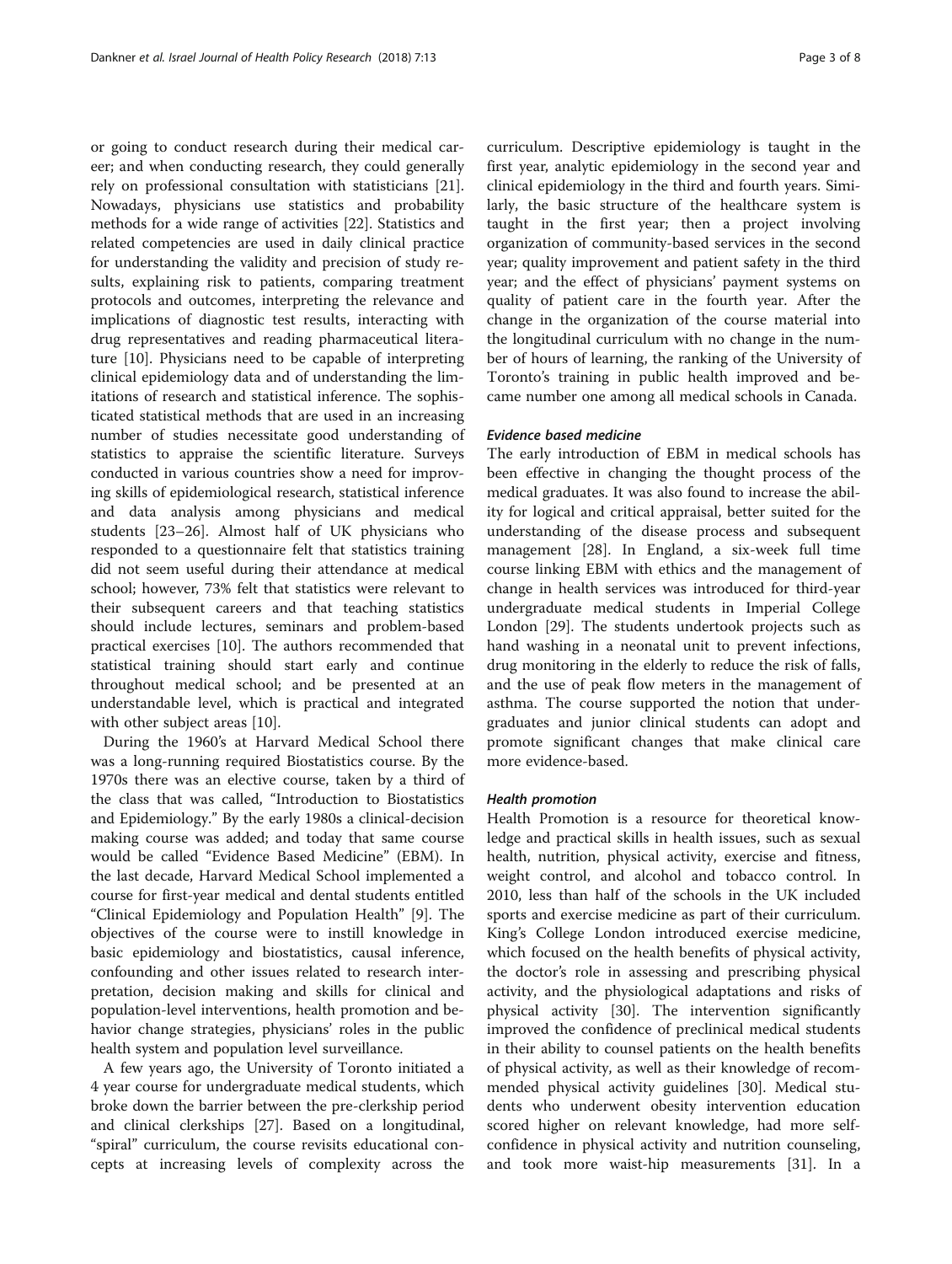community health center serving a Latino immigrant population in the United States, a 9-month pilot course for medical students that combined didactic instruction in the social determinants of health with practical experience in developing, implementing and evaluating an intervention was shown to be feasible and effective [[32\]](#page-7-0).

Summarizing the above, the urgent need to strengthen the education of medical students in the field of epidemiology and public health in an integrative manner during the pre-clinical and clinical years, has become evident in many countries and action has been taken. Several challenges have had to be met, including the "old" perception that this topic is of little relevance to clinical practice, low funding, low institutional priority and the competition with other traditional fields (e.g. anatomy, physiology, biochemistry and histology) [\[33](#page-7-0)]. Nonetheless, recognition of the importance of this field has increased dramatically [[34](#page-7-0)].

## Findings and insights

# The experience of Sackler Faculty of Medicine in the adoption implementation and evaluation of competency-based medical education in public health

A committee was appointed in 2012 to propose a competencies oriented curriculum in public health for medical students. Our form of action was multistep, much like the Situational Model [[35\]](#page-7-0) starting with mapping the courses provided by our department (the department for Epidemiology and Preventive Medicine) to the curriculum of the 6-year medical training. In parallel, we defined the required competencies, expected from a medical student and a clinician, in public health. We then looked into each course syllabus and pointed at gaps as well as overlaps between courses. Finally, we proposed a revised curriculum in public health that incorporates all of our conclusions and suggestions. This was presented to the Faculty of Medicine's Educational Committee and approved by the Dean after adjustments were made according to the Faculty's constraints. We continuously review the courses' evaluations students voluntarily and anonymously fill in the Web-based university portal, and modify the courses accordingly.

Defining the required competencies The committee defined 3 main goals of training of medical students according to their future needs and responsibilities: a) critical appraisal of the scientific literature to inform practice; b) conducting research using epidemiological tools and methods; and c) practicing and advocating health promotion and disease prevention in the clinic. Following these goals the main competencies physicians require were defined:

- Competency in efficient and precise literature search;
- Competency in basic statistical skills;
- Competency in planning and conducting research, i.e. knowledge of epidemiological methods including the various study designs, choice of an appropriate study population, methods for data collection, analysis and interpretation of study results;
- Competency in applying health promoting principles and strategies in the selection of disease prevention measures and recommendations;
- Competency in implementation of EBM techniques in public health decision making, e.g. immunizations and population screening; and
- Competency in examining and analyzing disease trends from a population perspective.
- In addition, we identified the importance of understanding the structure of health systems and of increasing the awareness of the role of the physician in these systems as a means of better pursuing the skill of practicing and advocating health promotion and disease prevention in the clinic.

Identifying gaps and needs to meet the required competencies The committee performed an overview of all relevant education and training syllabus at the Sackler School of Medicine of the Tel-Aviv University. All lectures in each course were reviewed and overlapping topics given in more than one lecture were identified. This process also enabled detecting important topics that were absent in the curriculum. The committee met all teachers and instructors and reviewed the courses syllabus with them. Those with overlapping lectures were asked to meet and revise their courses so that no unnecessary overlaps persisted. Two new courses were planned to fill in the gaps in important topics. The entire 6 year curriculum was presented and approved, first to the faculty of the School of Public Health, and then to the faculty of Sackler School of Medicine (see Table [1](#page-4-0)).

Implementing the competency –based medical education approach The new public health curriculum in our medical school is based on a longitudinal approach and was designed to harmonize and integrate the clinical and public health teaching to increase relevance, and to address the above-mentioned competencies. The public health curriculum starts early in the first year of medical school and progresses systematically, with each year building on competencies already gained. The goal is efficient utilization of time and avoidance of repetitions.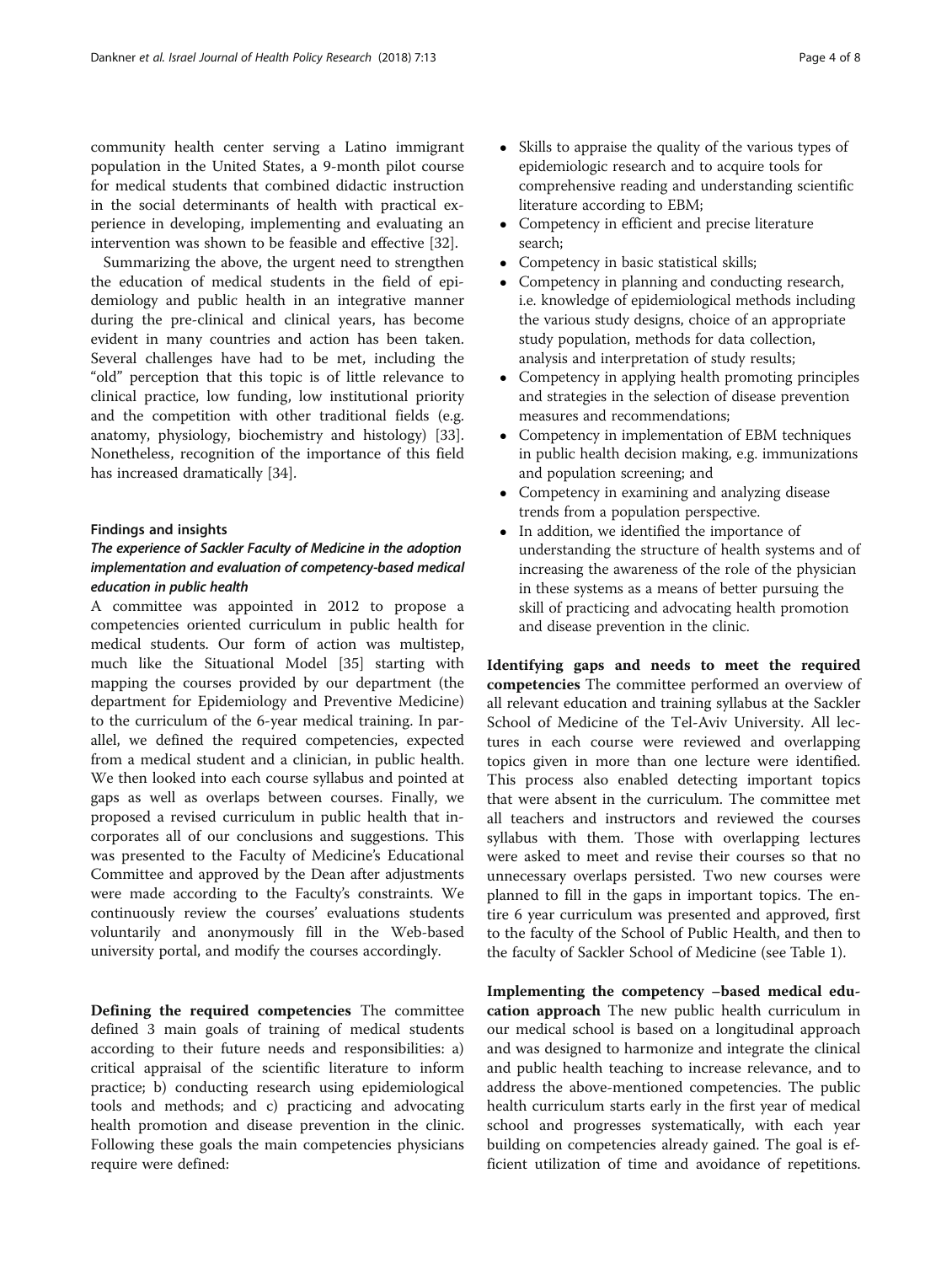<span id="page-4-0"></span>The limited timeframe allocated to public health training within the busy and competitive medical school curriculum is a constraint of the program.

The courses and skills provided in the longitudinal public-health curriculum as part of the 6 year medical training of the Sackler Medical School are the following (see Fig. [1](#page-5-0), illustrating the concept that epidemiology and statistics are the foundation, and are given a substantial number of hours in the curriculum, on which medical students are gradually building their public health knowledge, with the number of hours gradually decreasing yet the topics learned are more sophisticated, so that in their last year a relatively smaller, albeit very important, part of the clerkships will draw on this learning):

1. Epidemiology, statistics, and research methods (1st year): this course was re-designed to achieve a comprehensive and integrative understanding of key epidemiologic and biostatistics methods. The goals of the course are to improve students' abilities to understand and interpret epidemiological studies and to provide practical experience in epidemiological research, study design, and key methods in biostatistics. Topics covered in the course include: the ability to integrate information and data, build statistical models, conduct data analysis, and acquire tools for decision making in selecting diagnostic tools and treatment protocols. Also emphasized are implementation of statistical and epidemiological tools for understanding disease risk and prevention, etiology and prognosis, and evaluating the success and clinical relevance of preventive interventions. The fundamentals of biostatistics and epidemiology are taught together,

highlighting the relevance of these two disciplines to the understanding and interpretation of medical data.

- 2. Health promotion: The physician's role (2nd year): This is one of two courses initiated following the committee's detection of gaps in training medical students. Using epidemiological concepts and terms acquired during the first year, students are introduced to the main concepts, principles, and methods of health promotion at the individual and population levels. Students practice communicating and marketing healthy lifestyle to patients and gain knowledge of the impact of a health promoting environment (e.g. media campaigns, regulatory tools at the local and the national levels) on adoption of a healthy lifestyle. The course started as an 8-week short course but was broadened during the year 2015–2016, to include three sessions on exercise and physical activity: the approach to medical examinations before starting a physical activity program in healthy and diseased patients; the responsibility of the physician to evaluate the level of physical activity of their patients and to encourage them to exercise (Hoffman, et al. 2016); and the comprehensive physical activity prescription, which is a required responsibility of physicians to be provided to each of their patients who enters an exercise program (Joy, et al. 2016). This last session includes the students' writing their own exercise prescription and a practical experience in training according to this prescription. An additional topic is a two lecture session in oral hygiene and its association to systemic diseases and medications.
- 3. Selected paradigms in epidemiology and public health (3rd year): Following the basic course in epidemiology and biostatistics in the first year, this

| Year           | Before                                                      |                          | After                                                                                             |                          |
|----------------|-------------------------------------------------------------|--------------------------|---------------------------------------------------------------------------------------------------|--------------------------|
|                | Course name                                                 | Total number<br>of hours | Course name                                                                                       | Total number<br>of hours |
|                | <b>Statistics</b>                                           | 78                       | Epidemiology, Statistics, and Research methods                                                    | 104                      |
| 2              | Epidemiology                                                | 39                       |                                                                                                   |                          |
| 2              |                                                             |                          | Health promotion: The physician's role                                                            | 26                       |
| 3              | Evidence-Based Medicine (EBM)                               | 16                       | Tools for practicing evidence based medicine                                                      | 16                       |
| 3              |                                                             |                          | Selected paradigms in epidemiology and public health                                              | 32                       |
| 3              | Use of epidemiologic methods in<br>clinical decision making | 10                       | Use of epidemiologic methods in clinical decision making                                          | 12                       |
| $\overline{4}$ |                                                             |                          | E-learning course in planning and writing research proposals<br>for the M.D. thesis               | $\overline{4}$           |
| 5              | Principles in planning and writing<br>a research proposal   | 6                        | Personal meeting with the M.D. students to critically review<br>their proposal for an M.D. thesis | 30 min                   |
| 6              | Clerkship in public health and<br>epidemiology              | 36                       | Clerkship in public health and epidemiology                                                       | 36                       |
|                | <b>Total Hours</b>                                          | 185                      | <b>Total Hours</b>                                                                                | 230.5                    |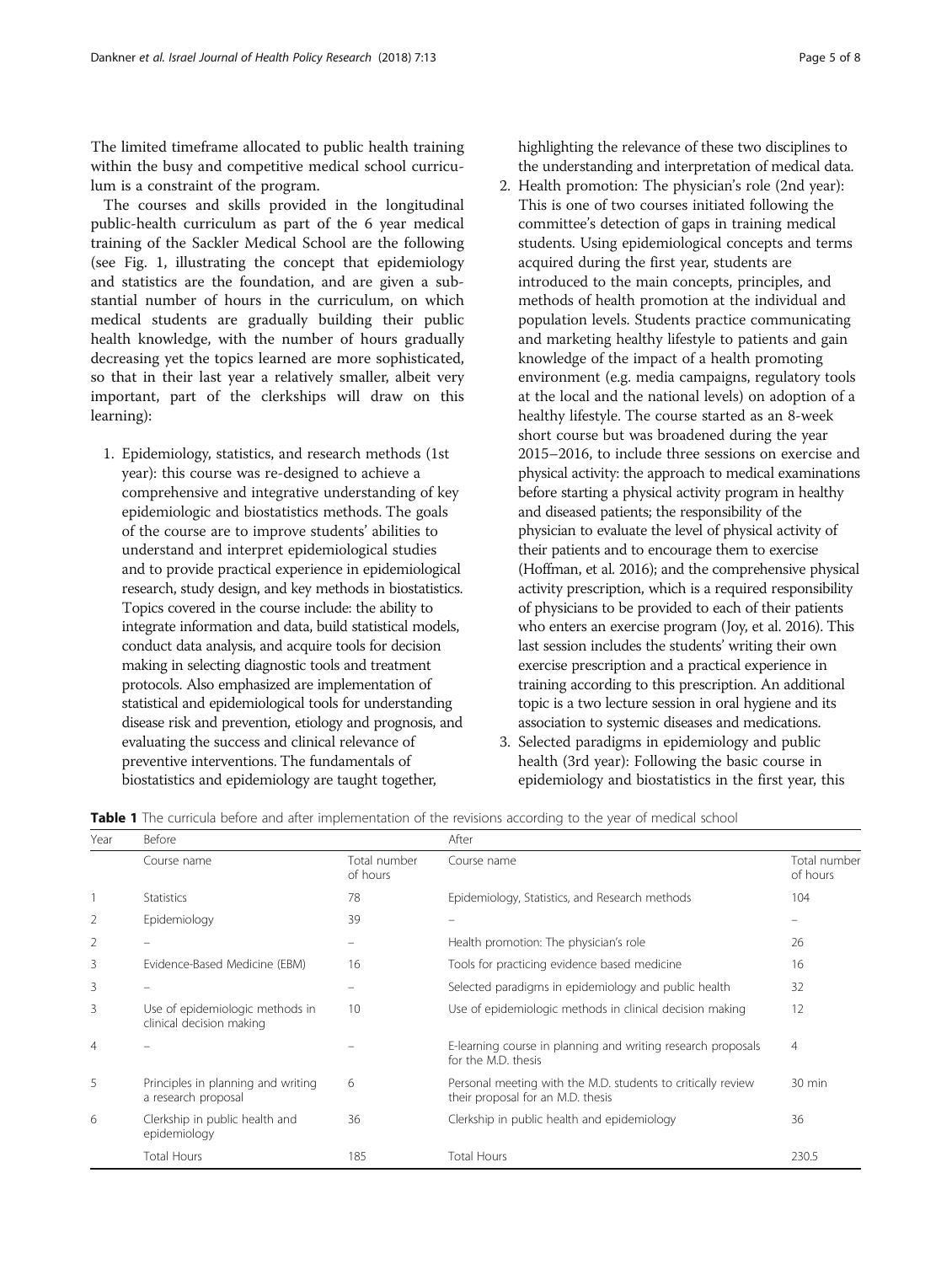<span id="page-5-0"></span>

intensive one-week course gives an overview of the epidemiology of specific diseases and conditions such as cancer, cardiovascular disease, diabetes, infectious diseases, geriatric and childhood diseases, maternal and child health, and psychiatric illnesses. The course emphasizes the specific methodologies used for the study of these illnesses and conditions and presents the specific disease registries available. The second part of the course focuses on the national health system, and aims to elucidate the role of the clinician as a public health promoter in the national health system. The paradigm of combining health policy with clinical decision making is emphasized, using relevant and timely examples.

- 4. Tools for practicing Evidence Based Medicine (EBM) (3rd year): Tools and techniques are provided for practicing EBM, by means of workshops and simulations of real life situations. At the end of the course, the student should be able to frame a clinical question in view of a specific clinical situation, search the medical literature, obtain the most relevant material, and critically appraise the literature so as to achieve the best available solution to the clinical question. This course reinforces the competencies provided in the first and second years and requires the student to apply them.
- 5. The use of epidemiologic methods in clinical decision making (3rd year): This course provides the epidemiological background to the major body organs and systems taught in the third and fourth years, while focusing on how epidemiology is used for clinical decision-making. Specific examples are

presented from body systems such as the gastrointestinal and urinary tracts. The course is intended to reinforce skills covered in the first year, while exploiting the advanced stage attained in the students' basic medical knowledge.

- 6. E-learning course in planning and writing research proposals for the M.D. thesis (4th - 6th year): This electronic course is designed to provide students with the necessary competencies to develop research questions and to formulate the research methodology relevant to their MD thesis. The course is built on the knowledge and capabilities of implementing the competencies taught during previous years; and it is presented through a set of online guided tools.
- 7. Clerkship in public health and epidemiology (6th year): Experiential learning in EBM in public health. During this 1 week interactive workshop the students experience the implementation of epidemiological tools from data collection and analysis to public health planning and decision making. The course includes practical examples such as prevention of cervical cancer or the implementation of various programs for secondary prevention of breast cancer and their impact on breast cancer mortality. As in other clinical clerkships, the students experience the process of decision making. In this case it relates to decisions in public health. At this stage, just before graduation, the students have most of the medical knowledge they will acquire during their MD degree. They have the ability to use clinical and epidemiological competencies to understand the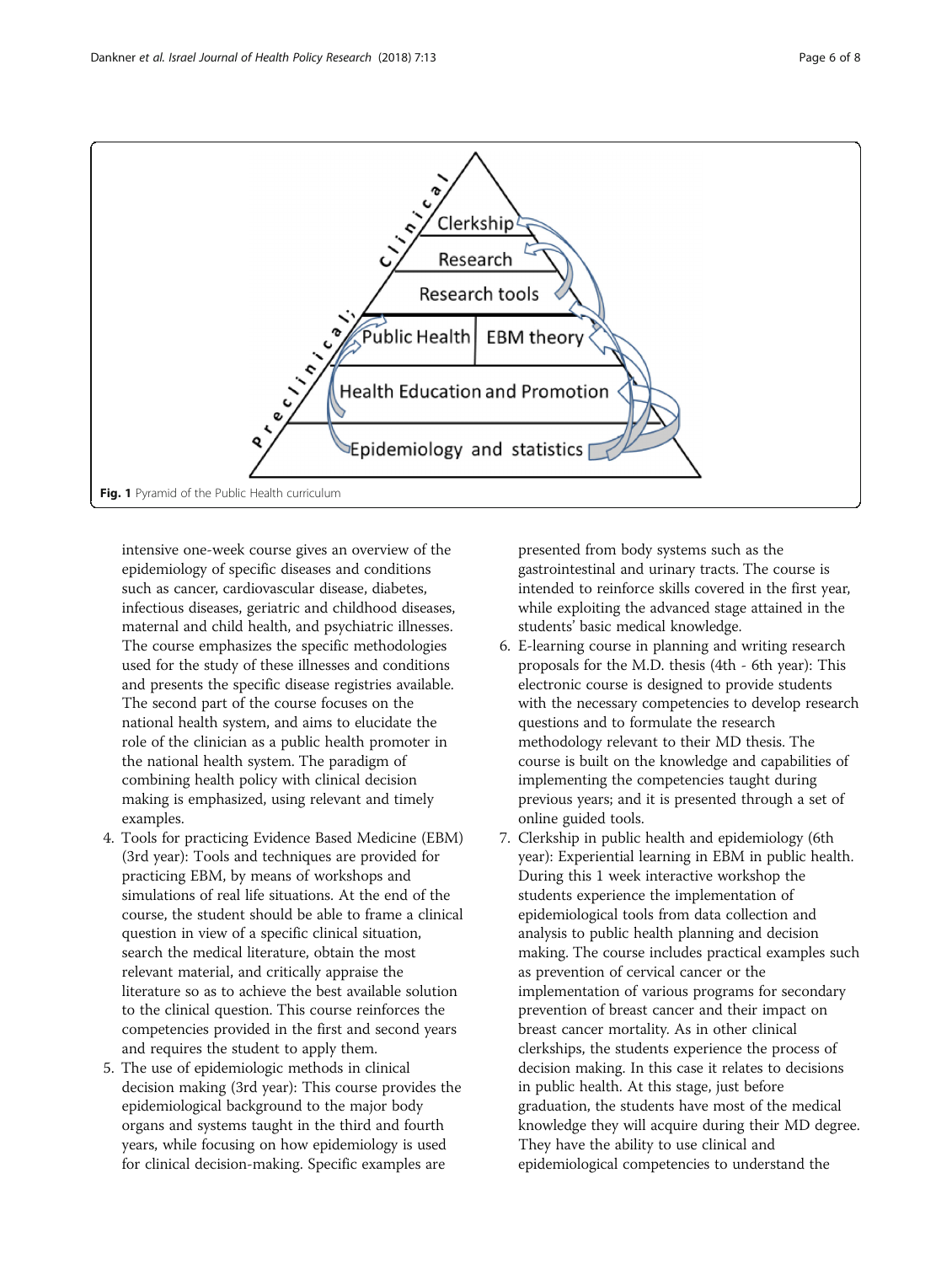<span id="page-6-0"></span>broad range of considerations involved in health policy at the individual and population levels.

Program evaluation The revised public health curriculum was implemented with first year students during 2013–2016/17. We have been revising and refining the courses of the first, second and third years according to feedback from students and lecturers. All courses in our school have a computerized feedback system, which is opened from the last lecture till the final exam, and is filled on a voluntary anonymous basis. In addition, meetings are held with the students' representatives to discuss their expectations and feedback, and an attempt to integrate necessary changes in the courses is continuously performed. In the coming academic year (2017–18) the last class from the old curriculum will graduate. At the end of this year we will conduct a survey among these students during the clerkship in public health to evaluate their perceived understanding of public health topics and of the competencies we intended to convey in our curriculum. We will repeat this survey among the following class – the first to experience the full 6-years revised curriculum, and compare the results. In the future we intend to assess the quality of MD theses submitted at graduation, according to exposure to the intervention, and to compare evaluations of EBM skills during clinical clerkships. We expect more MD theses to be published as papers in peer-reviewed international journals.

# Conclusions

Public Health topics have been taught by the Division of Epidemiology and Preventive Medicine ever since the Sackler School of Medicine was established. The curriculum evolved over the years "bottoms up" and when a decision was made to implement a Competency Oriented approach to the medical curriculum at large we revised our curriculum. The Sackler School of Medicine committee re-designed a comprehensive curriculum in epidemiology and public health, which covers the range of topics central for current medical students' education in those fields. Among its goals, the revised curriculum focuses on competencies required to critically appraise medical scientific literature. The curriculum has been implemented and fits the national system of medical education, which spans over 6 years of training. Our longitudinal curriculum is based on the need for a competency-based medical education (CBME) approach and an emphasis on research methods in statistics and epidemiology, preventive medicine and the application of population health principles in medical education. This is in line with the international move towards improved integration in medical training, of public health concepts, practice and research methods.

Our intended outcome is that medical school graduates will be curious and have the motivation and competencies to obtain the evidence based information they need to provide scientifically sound care to their patients; that they will have the skills to conduct research and for critically evaluating existing evidence; and that they will maximize their role in disease prevention and healthy lifestyle promotion. By having developed a longitudinal exposure for students, they are reminded at all stages of their medical education about the importance and relevance of the sciences as the basis of medical knowledge and evidence as the basis for better medical care, prevention, and public health.

#### Acknowledgements

This paper was written in memory of the late Prof. Leon (Levi) Gordis, a distinguished epidemiologist with an international reputation, who taught in the Sackler School of Public Health and the Sackler School of Medicine during his last years, and mentored faculty members of our school.

## Funding

None.

## Disclosures

No financial disclosures were reported by the authors of this paper.

#### Authors' contributions

RD lead the committee and the writting of the manuscript. UG was a member of the committee and took part in writting the manuscript. LL conceived the program, nominated the committee and took part in writting the manuscript. MS took part in writting the manuscript. SS was a member of the committee and took part in writting the manuscript. All authors read and approved the final manuscript.

### Ethics approval and consent to participate

Not applicable.

#### Competing interests

The authors declare that they have no competing interests.

#### Publisher's Note

Springer Nature remains neutral with regard to jurisdictional claims in published maps and institutional affiliations.

#### Author details

<sup>1</sup>Unit for Cardiovascular Epidemiology, The Gertner Institute, Chaim Sheba Medical Center, Ramat Gan, Israel. <sup>2</sup>Department of Epidemiology and Preventive Medicine, School of Public Health, Sackler Faculty of Medicine, Tel Aviv University, Tel Aviv, Israel. <sup>3</sup>Quality Unit, Rabin Medical Center, Petah Tikva, Israel. <sup>4</sup>Department of Medicine E, Beilinson Hospital, Rabin Medical Center, Petah-Tiqva, Israel. <sup>5</sup>Sackler Faculty of Medicine, Tel Aviv University, Tel Aviv, Israel. <sup>6</sup>Cancer & Radiation Epidemiology Unit, Gertner Institute Chaim Sheba Medical Center, Ramat Gan, Israel.

## Received: 19 July 2017 Accepted: 4 December 2017 Published online: 20 February 2018

#### References

- 1. Seshia SS, Young GB. The evidence-based medicine paradigm: where are we 20 years later? Part 2. Can J Neurol Sci. 2013;40(4):475–81.
- 2. Kaprielian VS, Silberberg M, McDonald MA, Koo D, Hull SK, Murphy G, Tran AN, Sheline BL, Halstater B, Martinez-Bianchi V, Weigle NJ, de Oliveira JS, Sangvai D, Copeland J, Tilson HH, Scutchfield FD, Michener JL. Teaching population health: a competency map approach to education. Acad Med. 2013;88(5):626.
- 3. Riegelman RK, Garr DR. Evidence-based public health education as preparation for medical school. Acad Med. 2008;8(4):321–6.